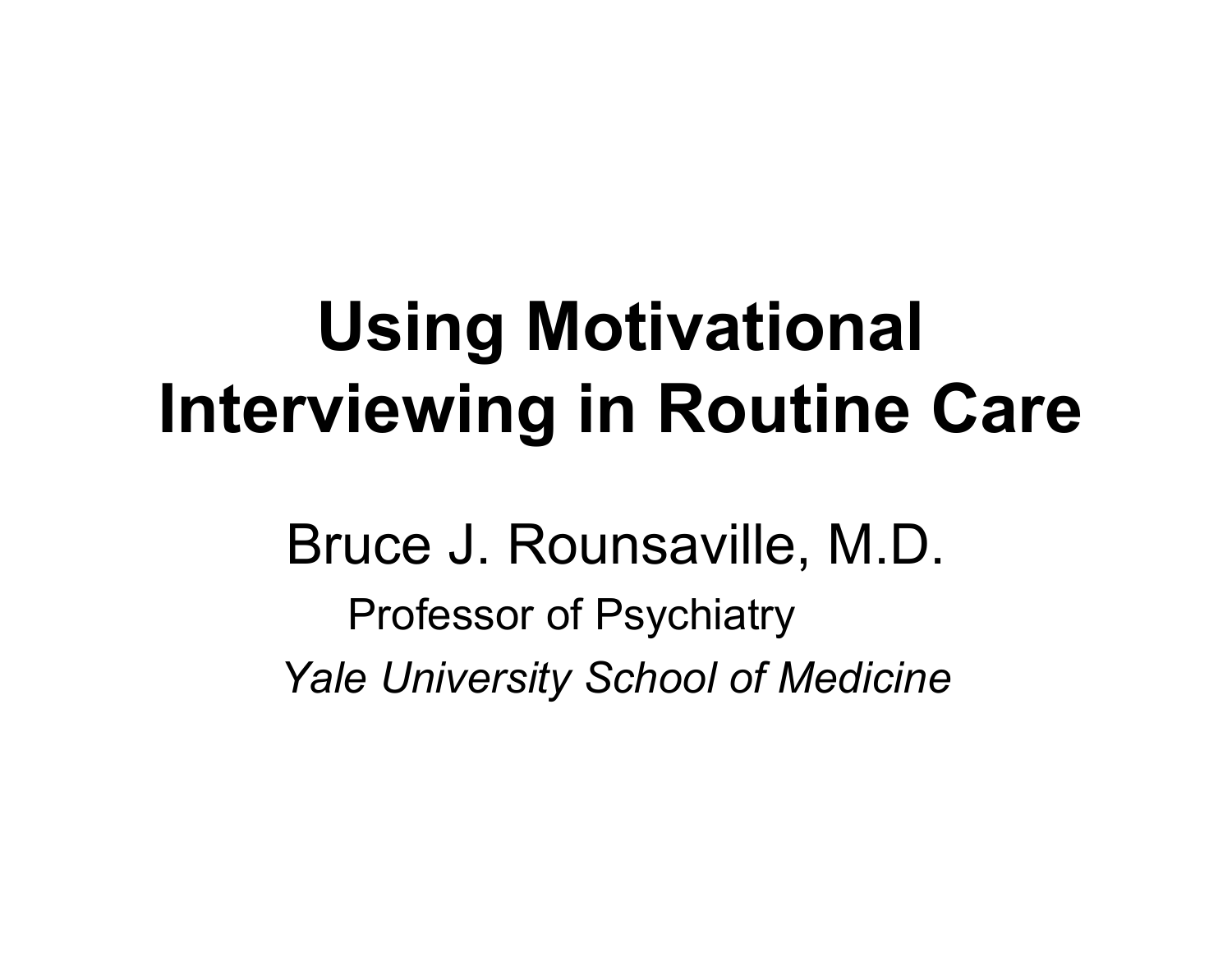### Why do we need to be motivational? (Can't we just tell people what they need to do?)

- Brief professional advice is effective (especially with problematic drinking).
- However, many patients either ignore this advice or are resistant to the idea that they have a problem.
- Repeated attempts to merely advise such patients has been shown to *increase*, vs decrease resistance to change behavior.
- Therefore, brief motivational interventions have been developed and tested.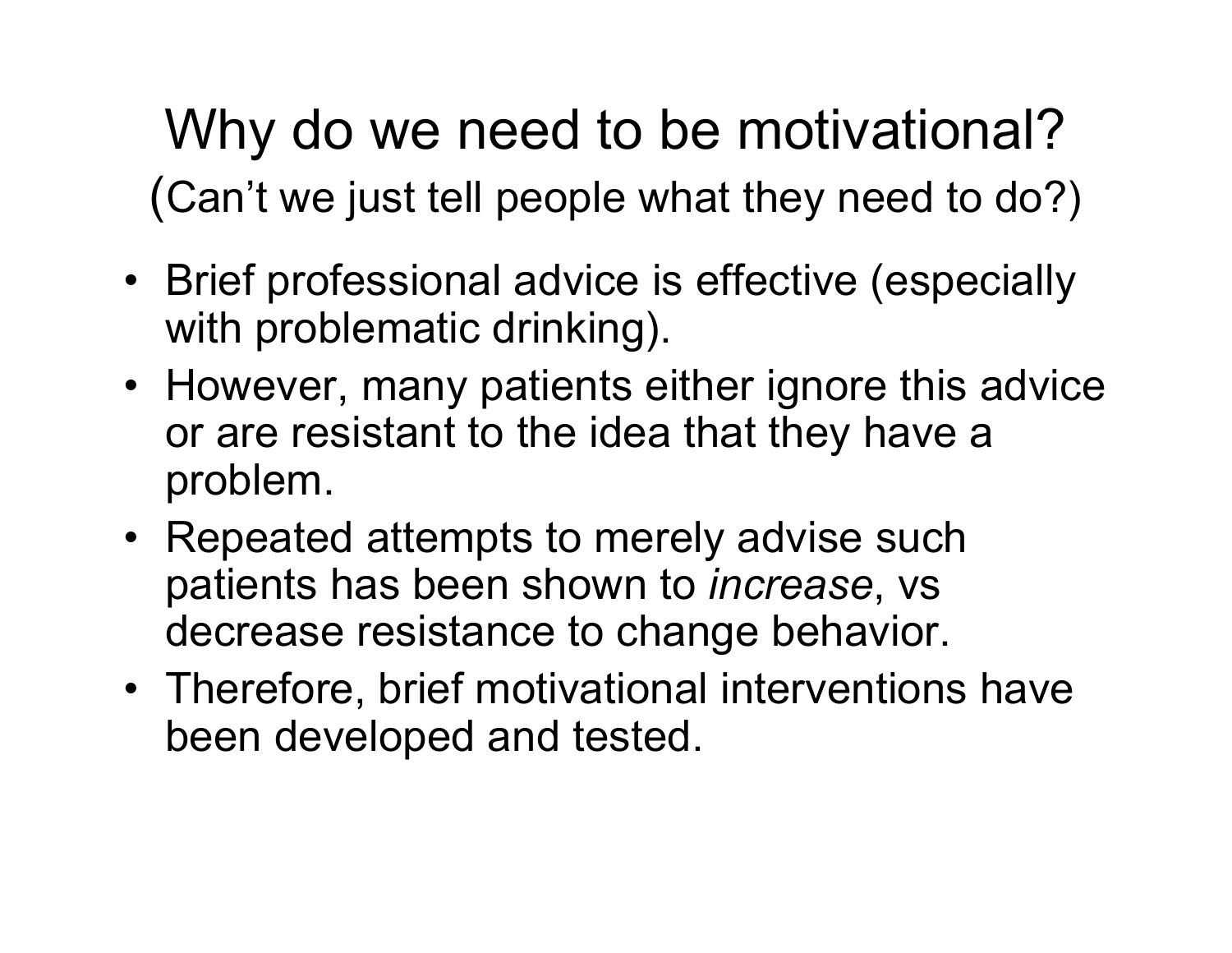# Motivational Interventions

#### • **Confrontational**

- "If you don't stop drinking, you're gonna kill yourself!!"
- **Cognitive-Behavioral (Educational)**
	- "We can teach you coping strategies, such as those that will help you avoid the things that trigger alcohol use, or that make you want to drink."

#### • **Patient-Centered**

- Motivation al Interviewin g (Miller & Rollnick, 1991)
- Motivational Enhancement Therapy (Project MATCH)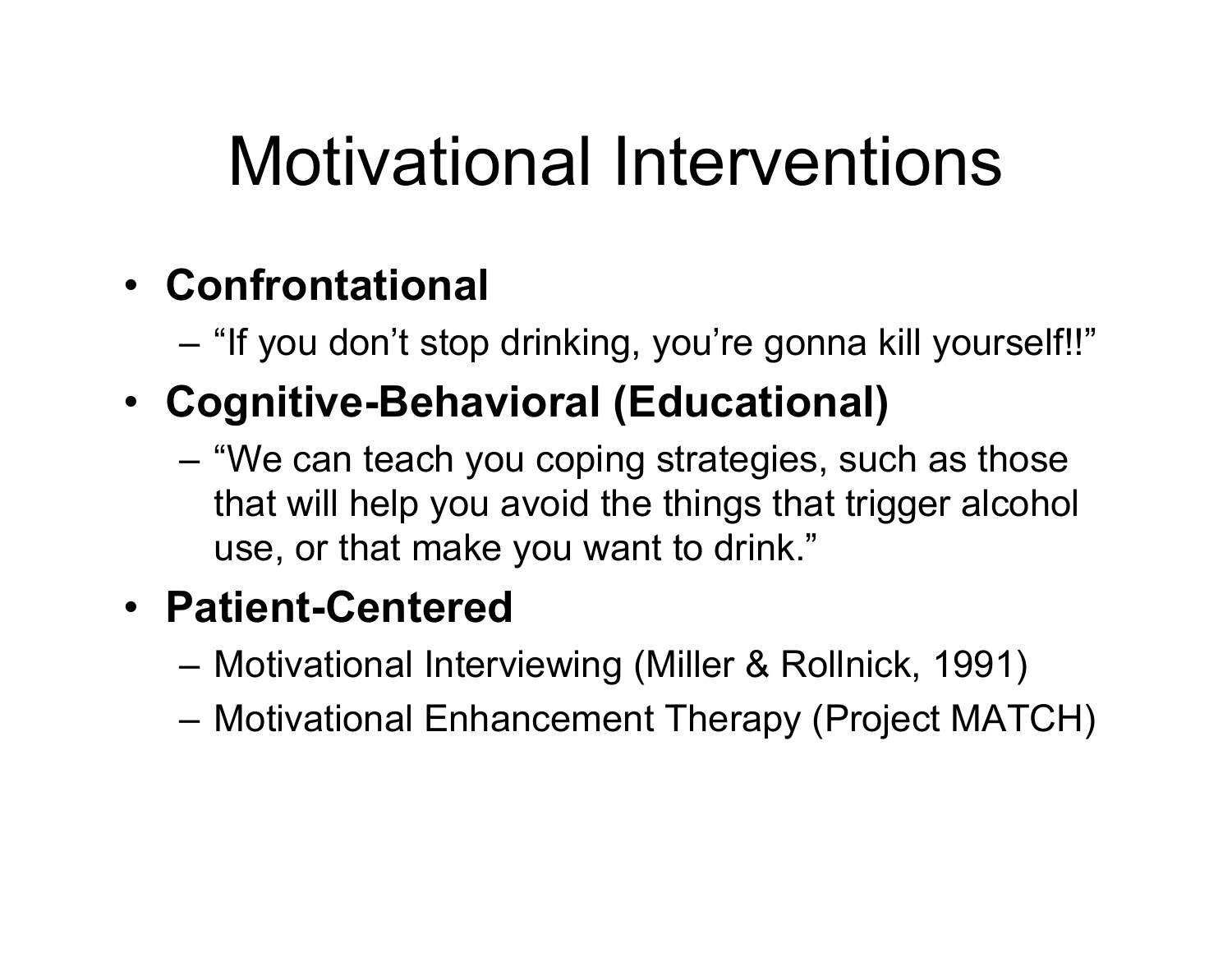# Motivational Interviewing (MI)

- Before you can facilitate motivation in a pt, you need to know how motivated they are to begin with.
- In MI, we do not assume that pts are VERY motivated and ready to take advice
- Behavioral change does not require 100% motivation
- Motivation is a complex construct, not just willingness to change or will power
- How we ask questions and how we respond to pt's views on behavior change is a powerful determinant of change.
- Finally, in MI, **the pt's w ords** concerning change, not the dr's, is what ultimately motivates change.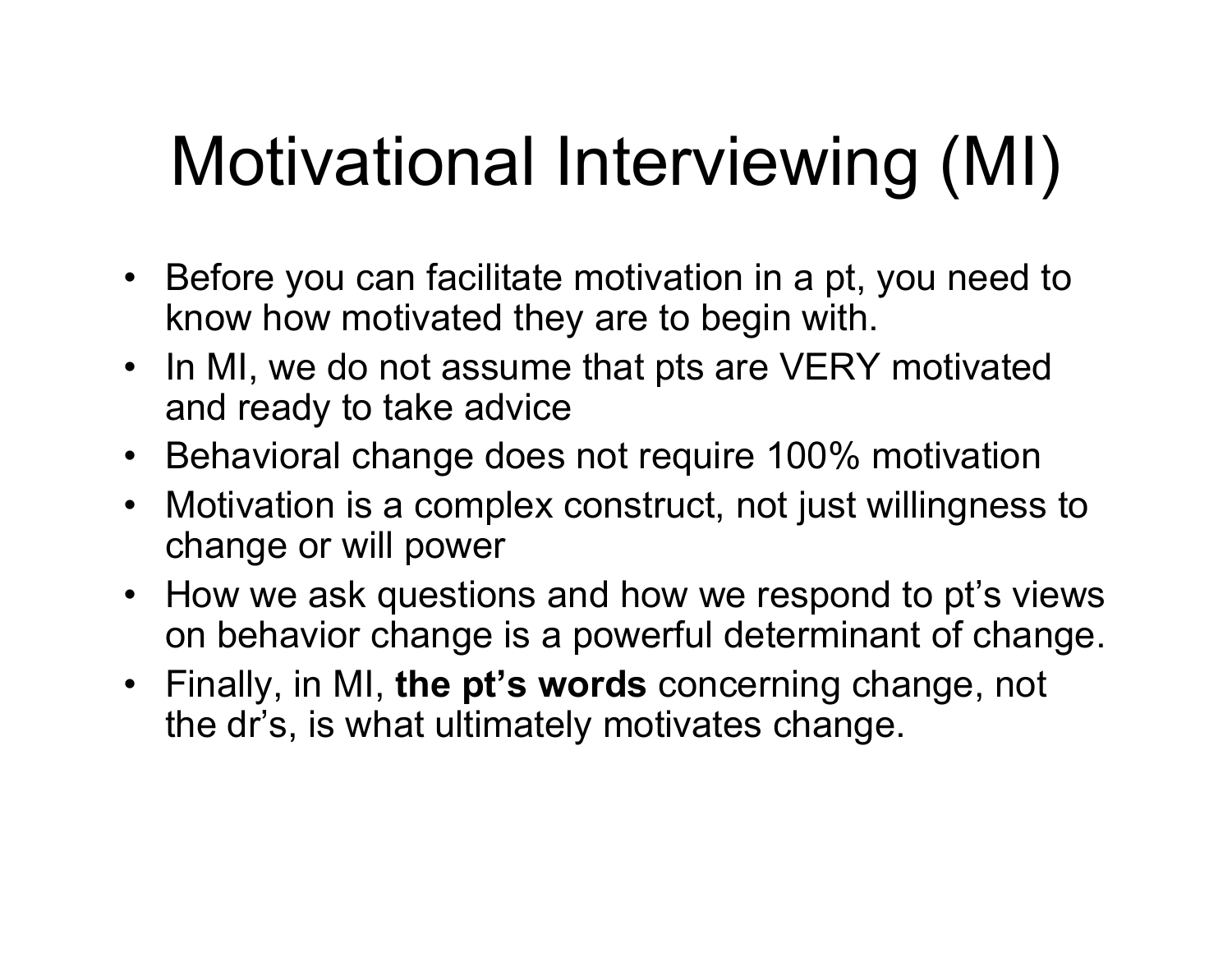### A "boiled-down" version of Motivational Interviewing

Rollnick, S., Mason, P. & Butler, C. (1999). *Health behavior change: A guide for practitioners*. Churchill Livingstone).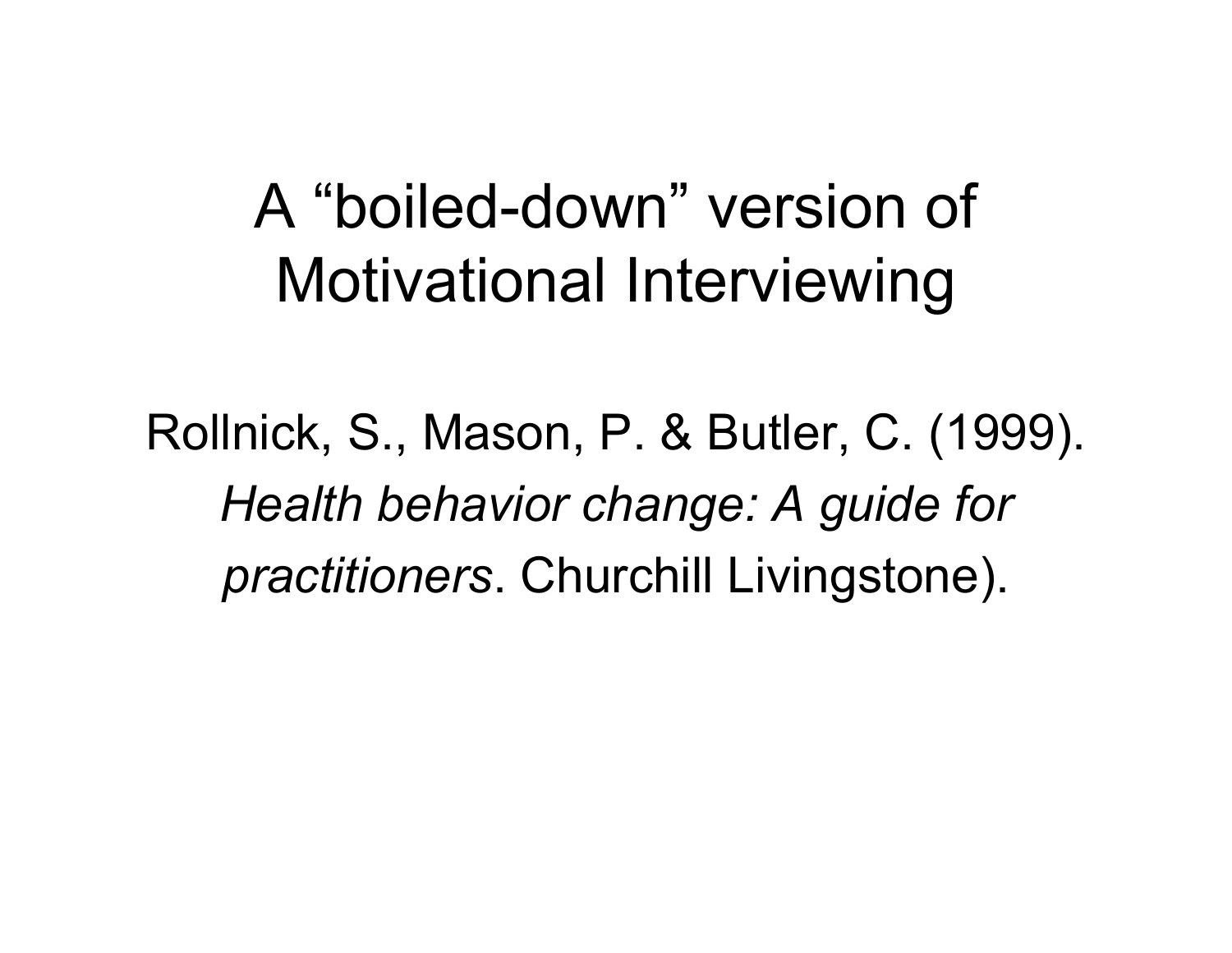# 3 Basic MI Skills

- **Assess motivation**, which is comprised of…
	- Importance
	- –Readiness
	- –Confidence
- **Ask Open-ended Questions** about pts' responses to this assessment
	- "What a re some of the ways that alco h ol has int erfe red with other things that are important to you?" vs. "Is alcohol a problem for you?"

#### • **Respond Reflectively**

- "It sounds like you're saying… "
- "The way you see this problem is… "
- $\sim$ "F rom your p erspective, the good part about drinking is…"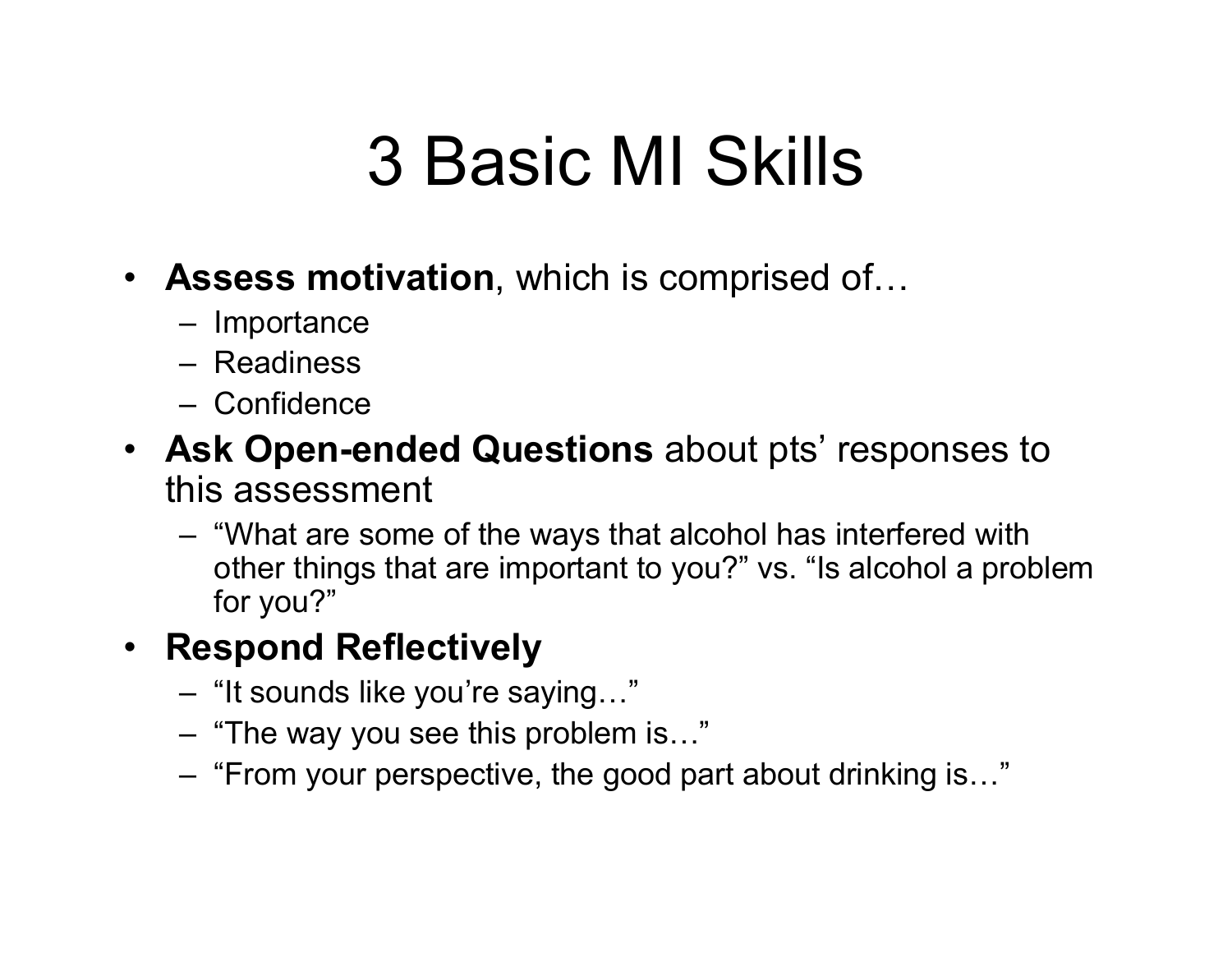*When* should you use a motivational intervention?

• AFTER screening **BUT…**

### • **BEFORE recommendations/advice.**

- –– This helps the Dr frame his/her suggestions in a way that matches the pt's perceptions (something that is associated with good outcomes).
- – $-$  Finally, if pts feel heard, then they will better hear our recommendations.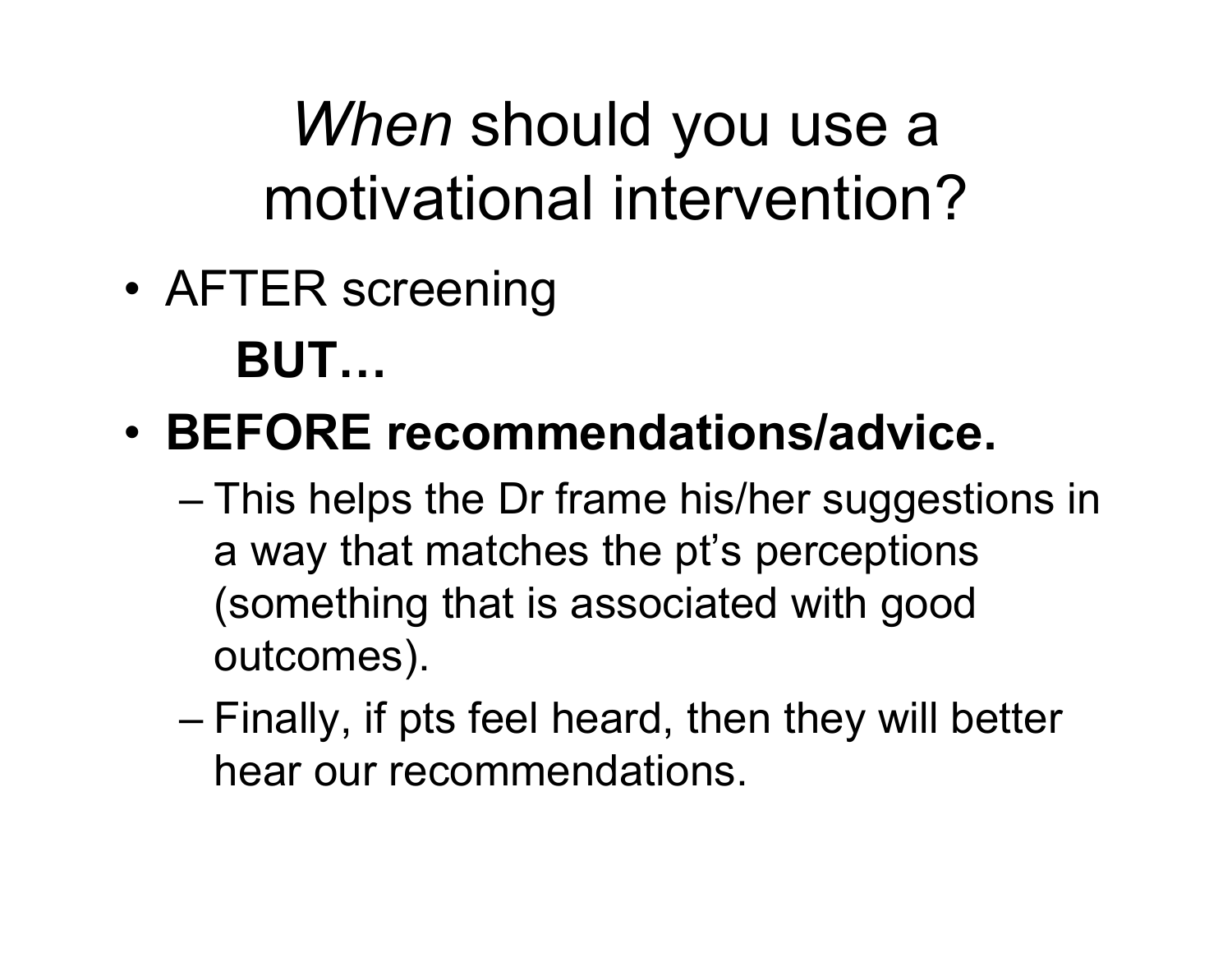## The **QUICKEST** motivational strategy is to ask the following Qs...

• 1) How *important* is it for you to change any aspect of your drinking/drug use (& what aspect would that be) on a scale from 1- 10? (1=least motivated; 10=most motivated)

The pt gives a number...DR says, "Why not LOWER?"

• 2) How *ready* are you to make that change (or start making that change) right now on a scale from 1-10?

The pt gives a number....DR says, "Why not LOWER?"

• 3) How *confident* are you that you can make that change (or start making that change) on a scale from 1-10?

The pt gives a number....DR says, "Why not LOWER?"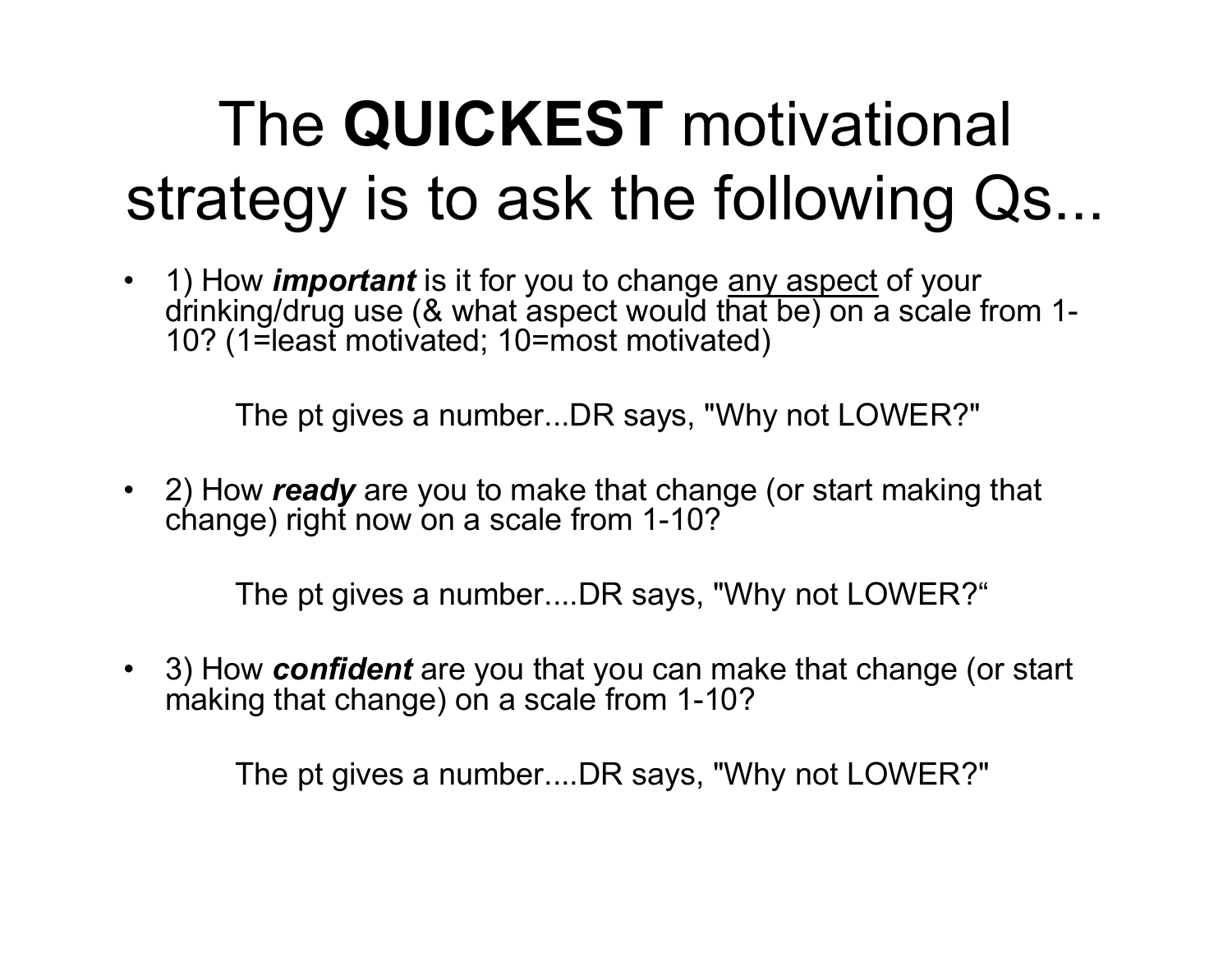### What makes this simple shift work?

- •• If you ask pts to tell you why they are not MORE motivated (i.e., why the number is not HIGHER), they will, in fact, tell you why they are not more motivated (i.e., you're asking for excuses).
- • By asking why the number is not LOWER, the pt cannot help but to give you some kernel of motivation.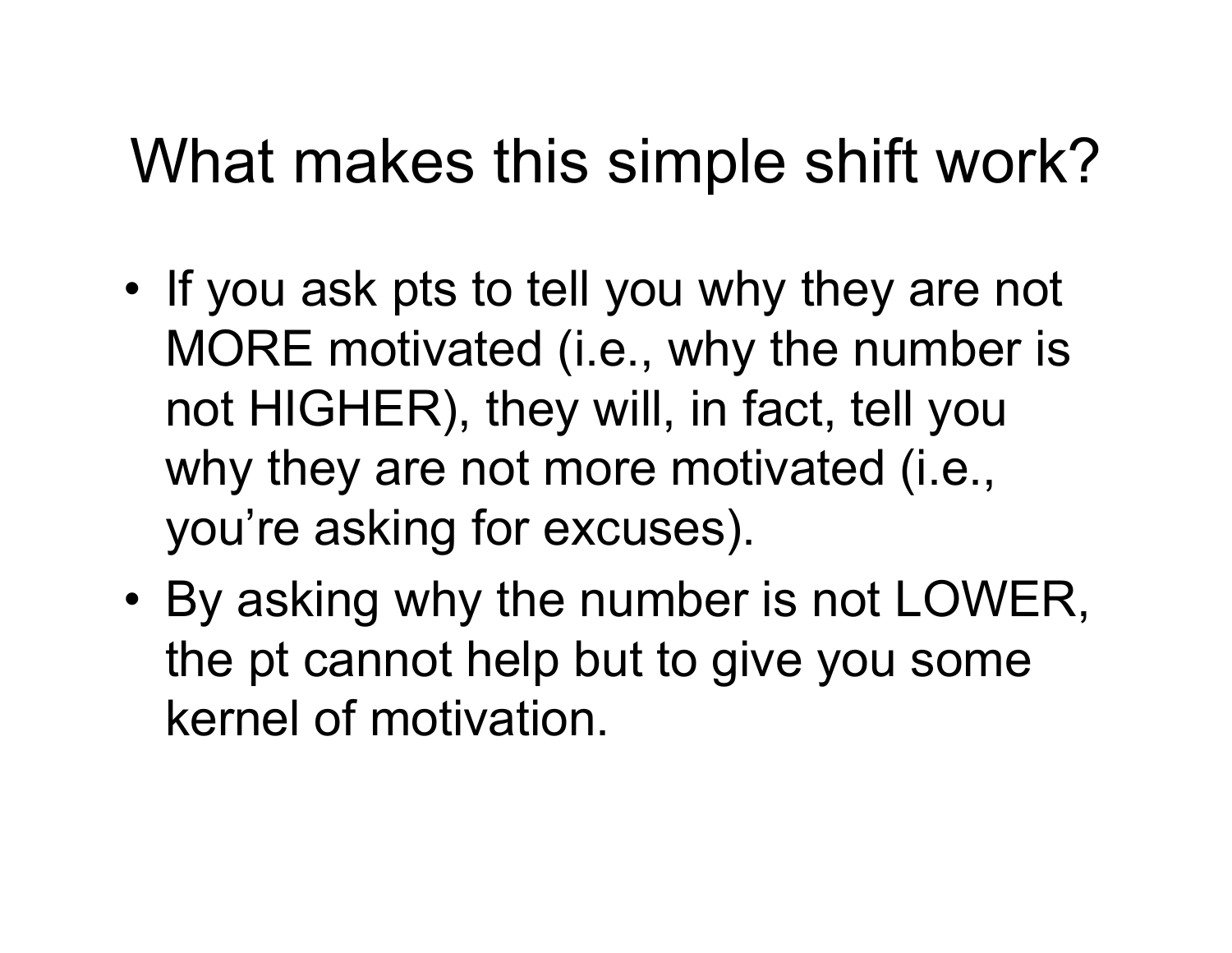## The **SLIGHTLY MORE INVOLVED APPROACH**

- • Ask the above Qs (from the "Quickest" approach), PLUS do the following…
	- – 1) After the patient tells you 'why not lower' for each Q, you *REFLECT OR RESTATE* what the patient says (Remember to mirror THEIR perspective and affect, even if they are saying something resistant)
	- – 2) Ask an open-ended Q about it in a neutral manner (e.g., "What do you mean exactly?", or say, "Tell me more about that.")